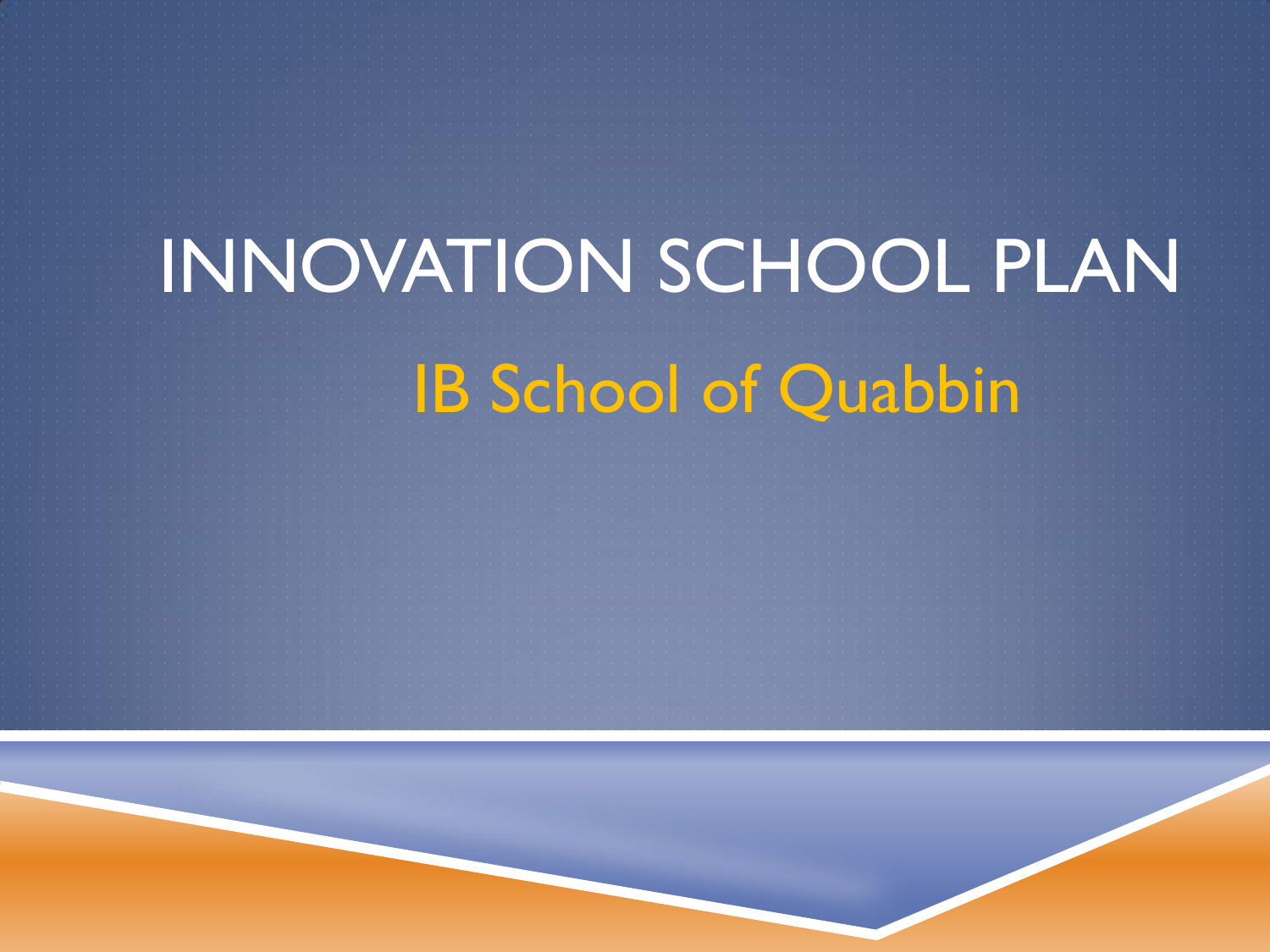## INNOVATION SCHOOL INITIATIVE

To create new in-district schools that:

**Incorporate innovative strategies** 

**Increase students' access to excellent** educational opportunities

**Reduce achievement gaps** 

**Keep school funding within districts**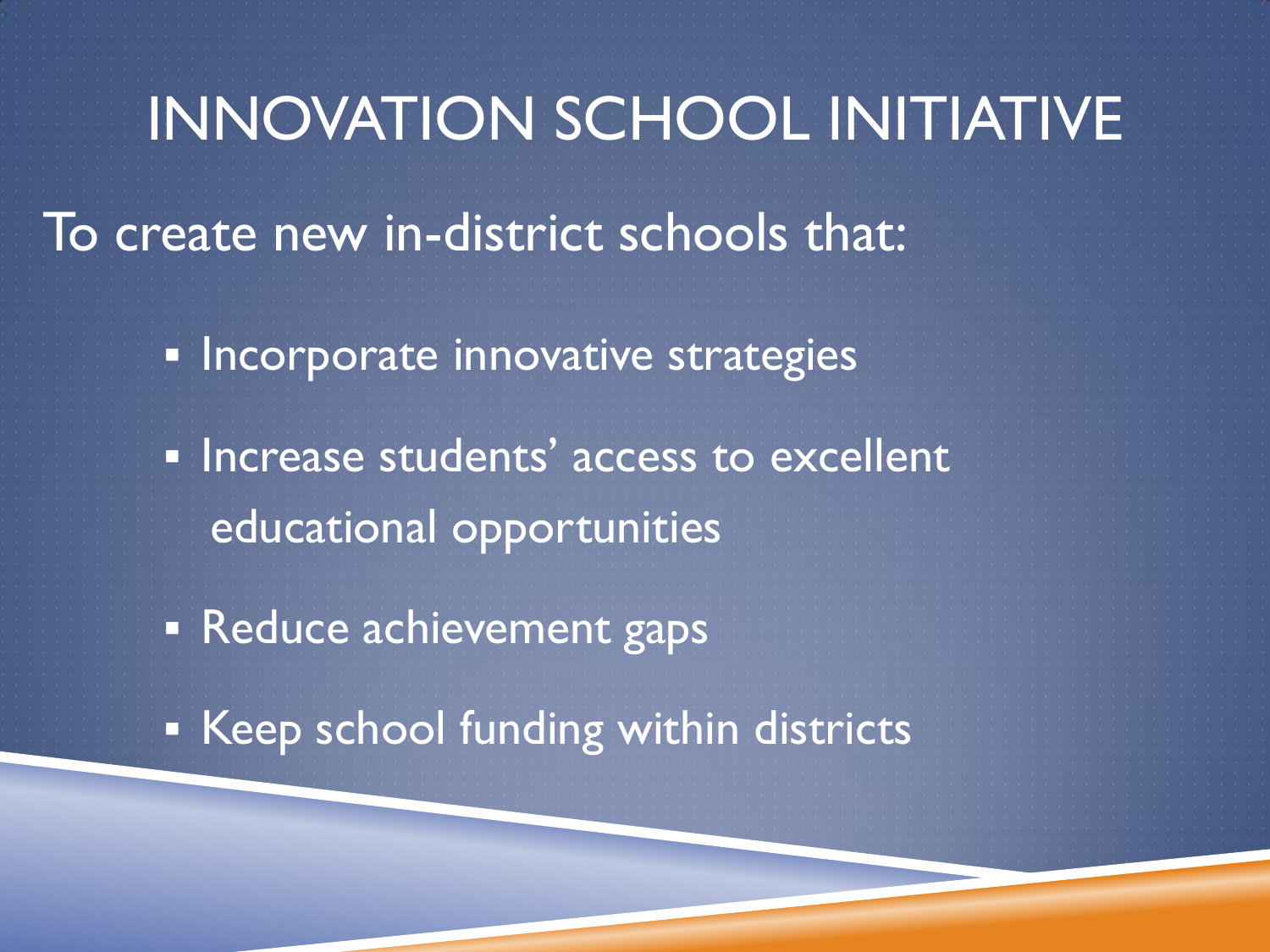#### INNOVATIVE SCHOOL PLAN MUST ADDRESS

- **Instruction, curriculum and assessment**
- **Fiscal and other resources**
- **School schedule and calendar**
- Recruitment, employment, evaluation and compensation for staff members
- **Professional development**
- **Policies**
- **Annual measureable goals**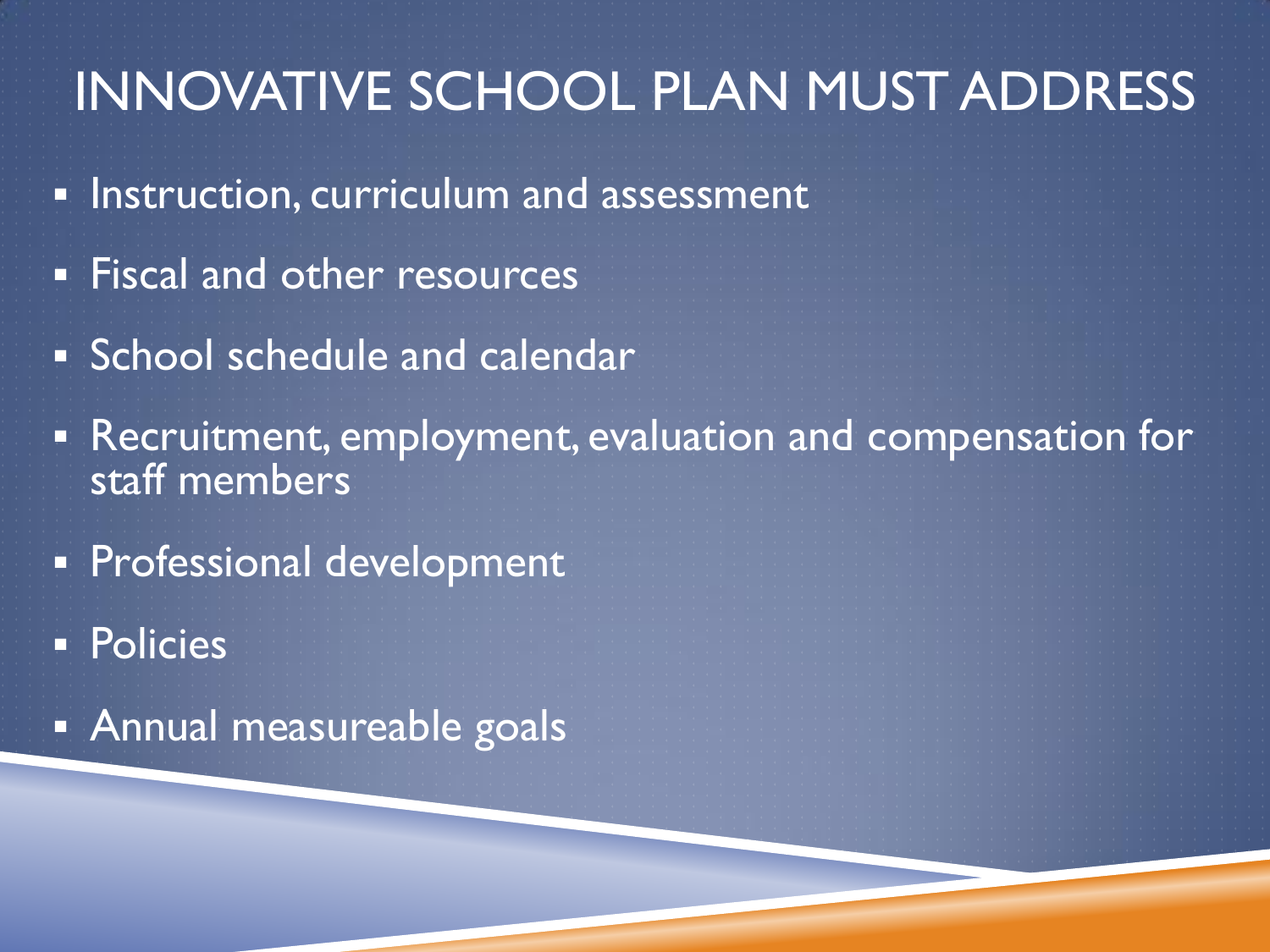# PLAN DEVELOPMENT PROCESS **Step 1:** Innovation School Prospectus (January 2012) **Step 2:** Prospectus submitted to DESE for planning grant funding (January 2012) **Step 3:** Planning grant funding awarded (February 2012) **Step 4:** Planning committee established (May 2012) **Step 5:** Innovation school plan developed (May 2012)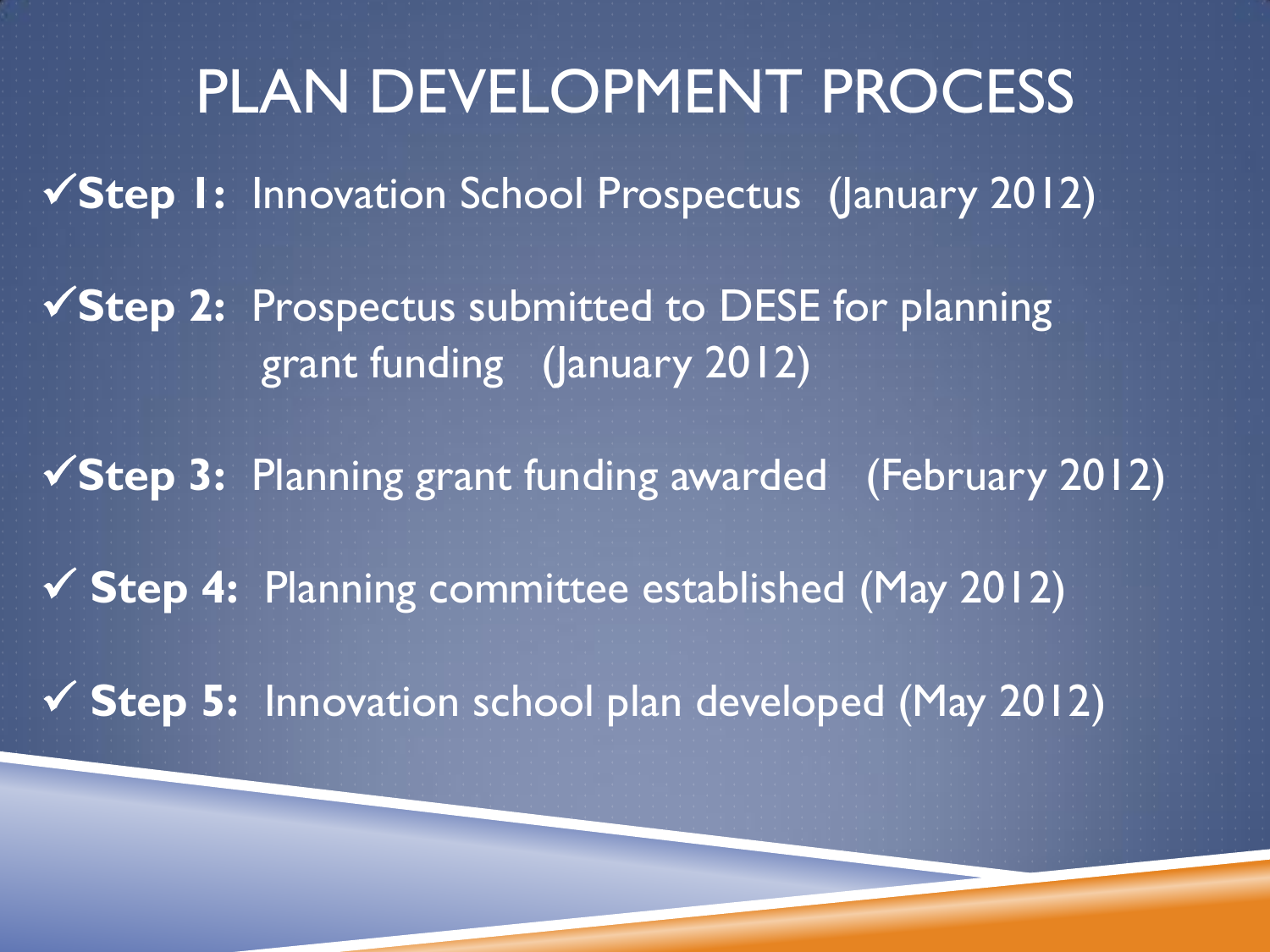#### **Innovation School Planning Committee**

| <b>Voting Members</b>                    | <b>Non-Voting Members</b>                  |
|------------------------------------------|--------------------------------------------|
| <b>Edward Leonard – School Committee</b> | Jason Gilmartin – HS Assistant Principal   |
| Lee Wolanin - School Committee           | Chris Nosel - Special Projects Coordinator |
| Dr. Maureen Marshall – Superintendent    | Nancee Roy – Parent                        |
| Sheila Muir - Asst. Superintendent       | <b>Stacey Skerry - Parent</b>              |
| <b>Catherine Carr - Parent</b>           | <b>Rachel Teschner - Parent</b>            |
| Rebekah Fraser - Parent                  |                                            |
| Diane Mammone - Teacher                  |                                            |
| Lori Montiverdi - Teacher                |                                            |
| Carrie Vasseur - Teacher                 |                                            |
| Evan Barringer – Teacher                 |                                            |
| William Simons - Teacher                 |                                            |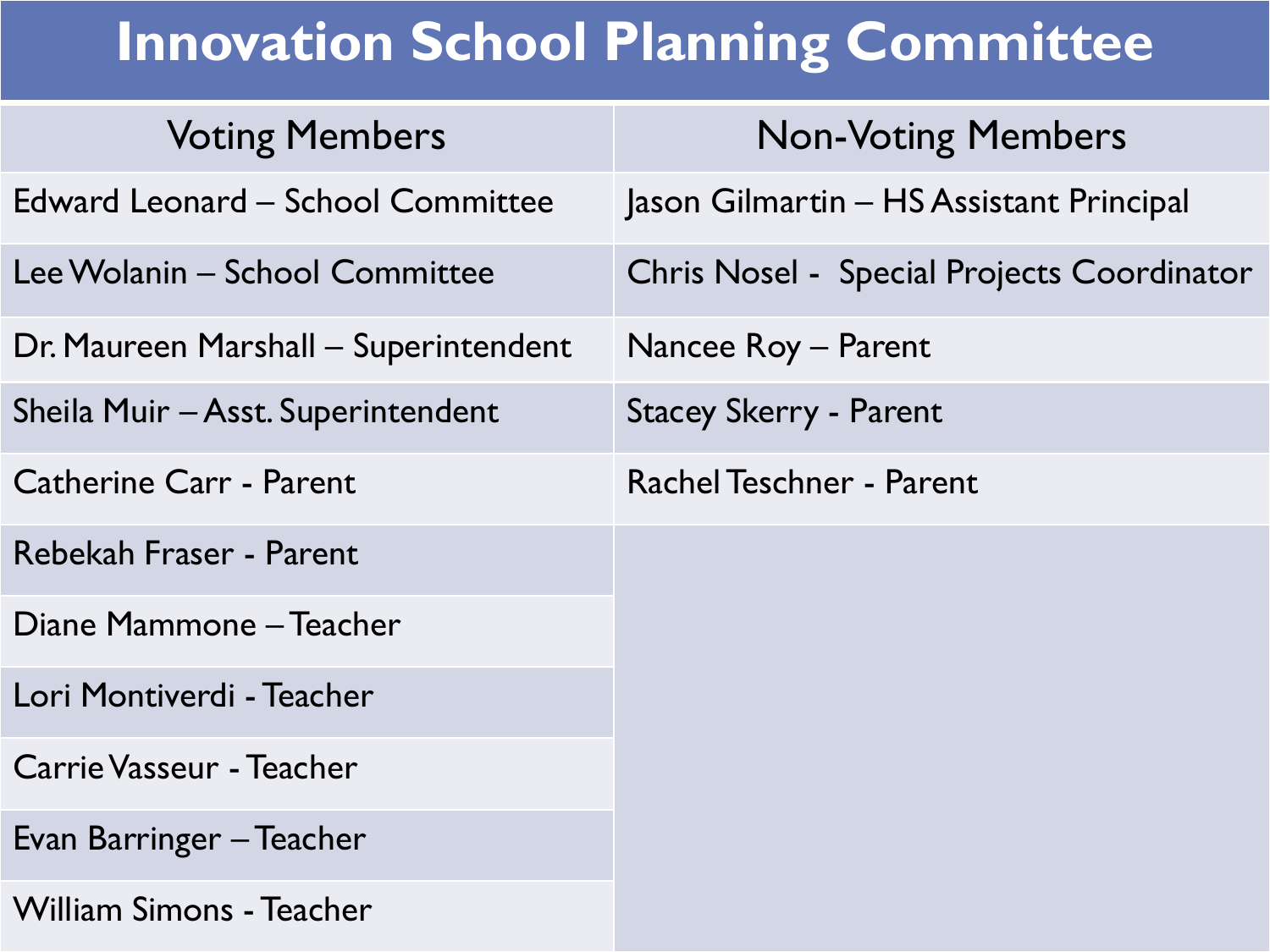## PLAN APPROVAL PROCESS

**Step 7:** Planning committee approval (June 2012)

**Step 8**: High school faculty approval (June 2012)

**Step 9:** Public Hearing

**Step 10: The school committee vote** 

**Step II:** The application for the Innovation School Implementation Grant can be submitted to the DESE (up to \$50,000 available).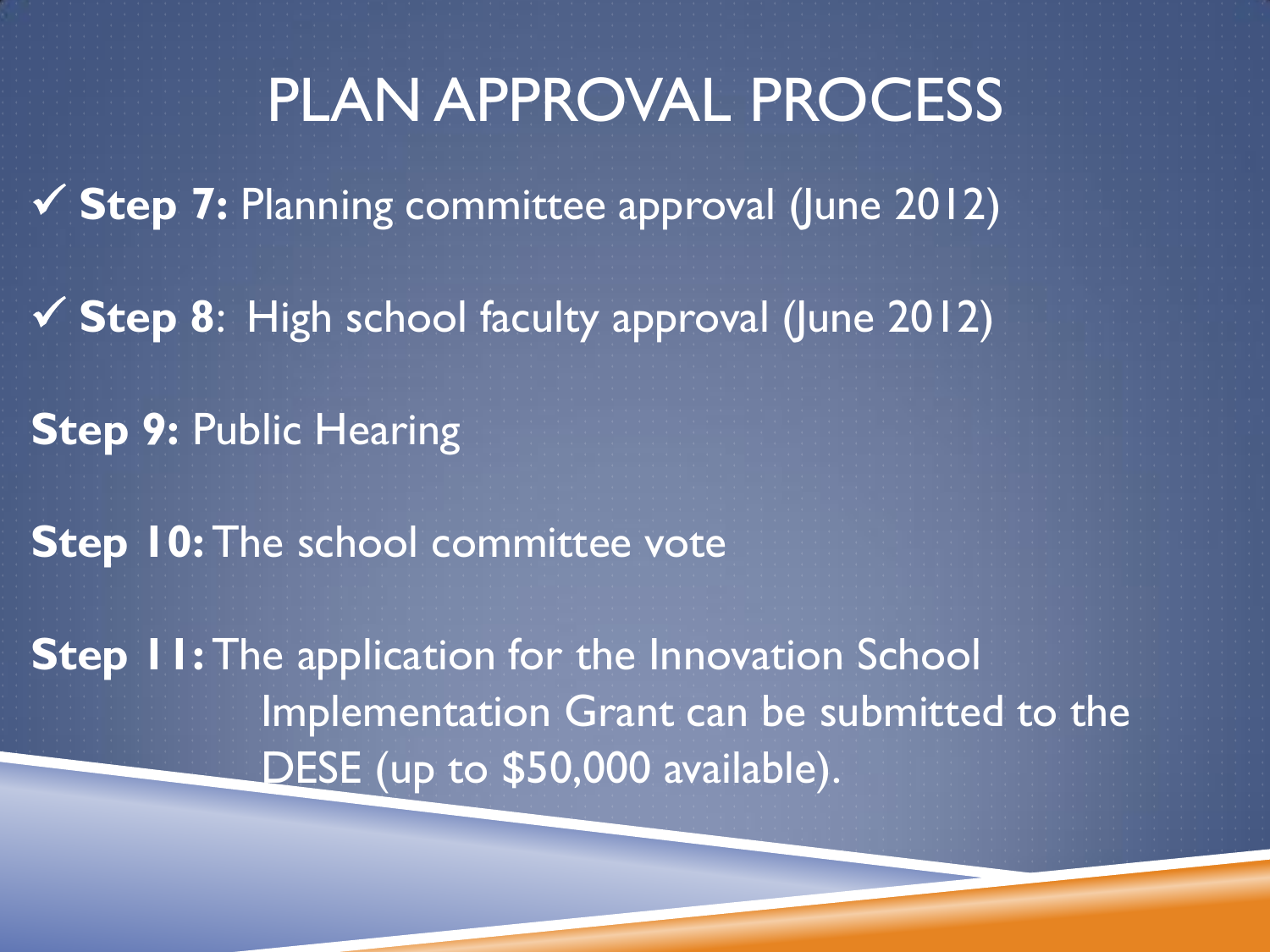WHAT'S INNOVATIVE ABOUT THE IB SCHOOL OF QUABBIN? Curriculum: IB Diploma Programme **Inquiry Based Learning Interdisciplinary Study** Global Awareness ▶ Community Service International Standards Independent Research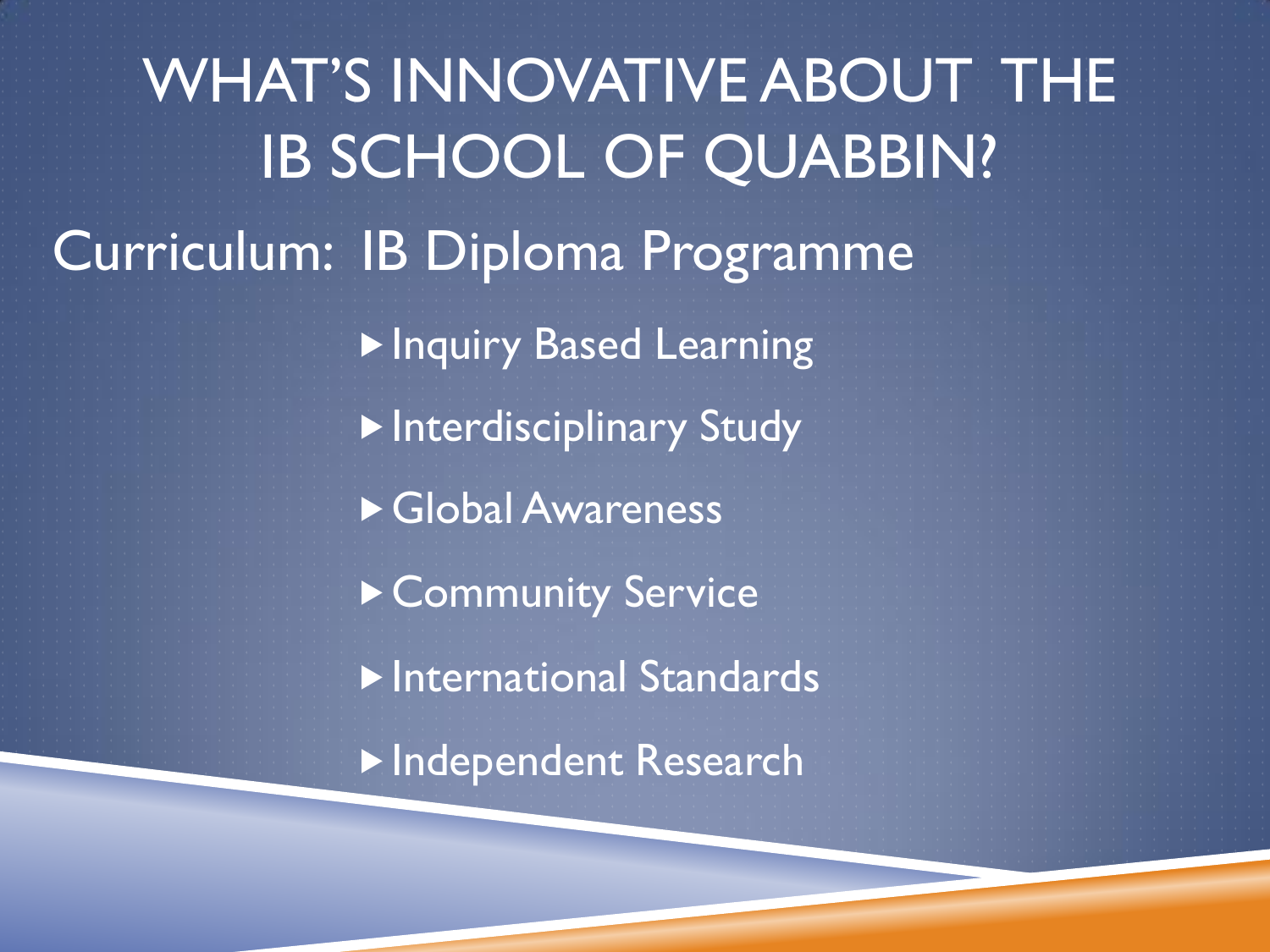## Enrollment:

Grades 11 and 12 only

Certificate students (part-time)

Diploma students (full time)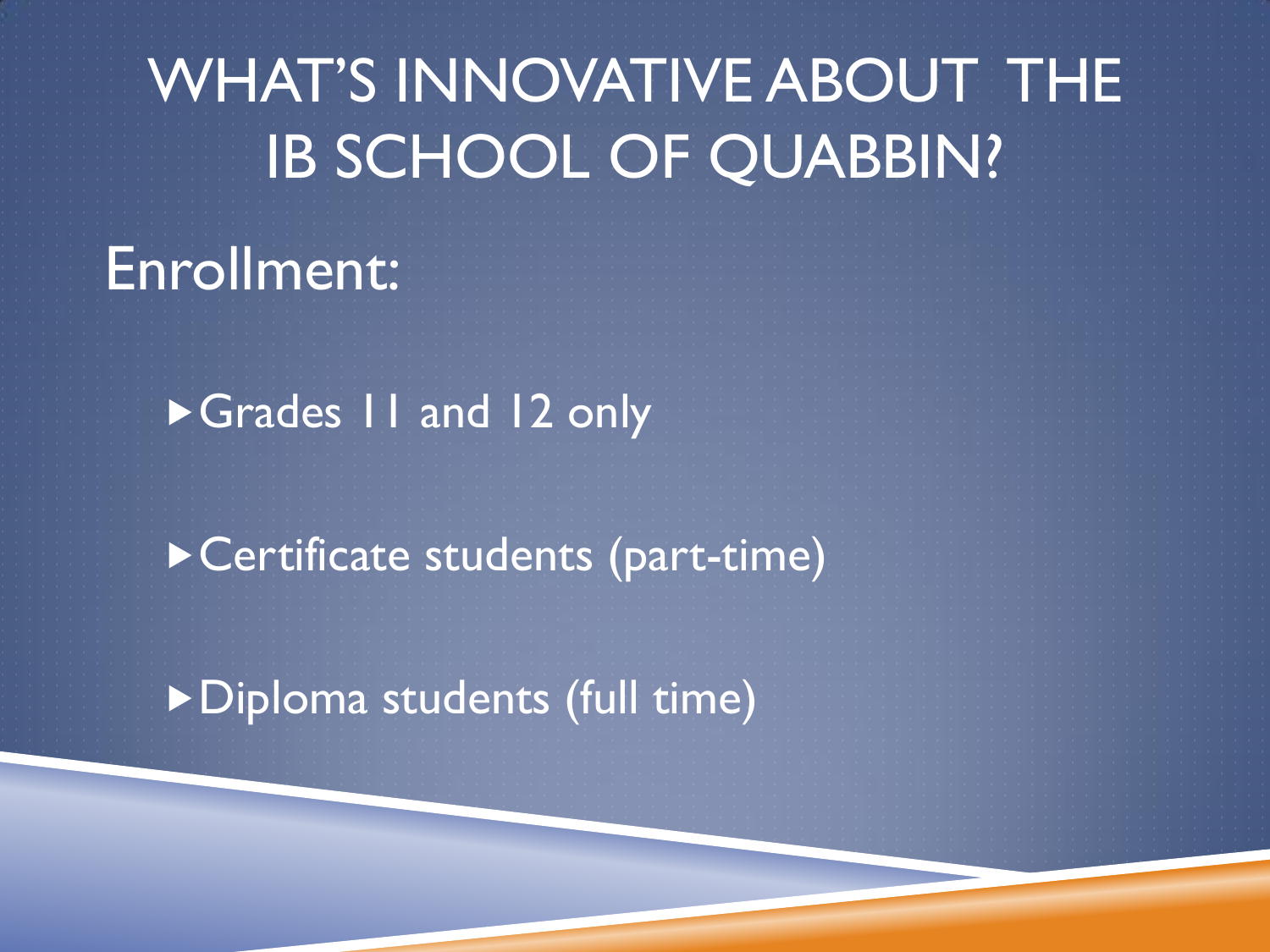## School Year:

Students work during summer and/or after school hours to complete:

▶ Creativity, Action and Service

▶ Extended Essay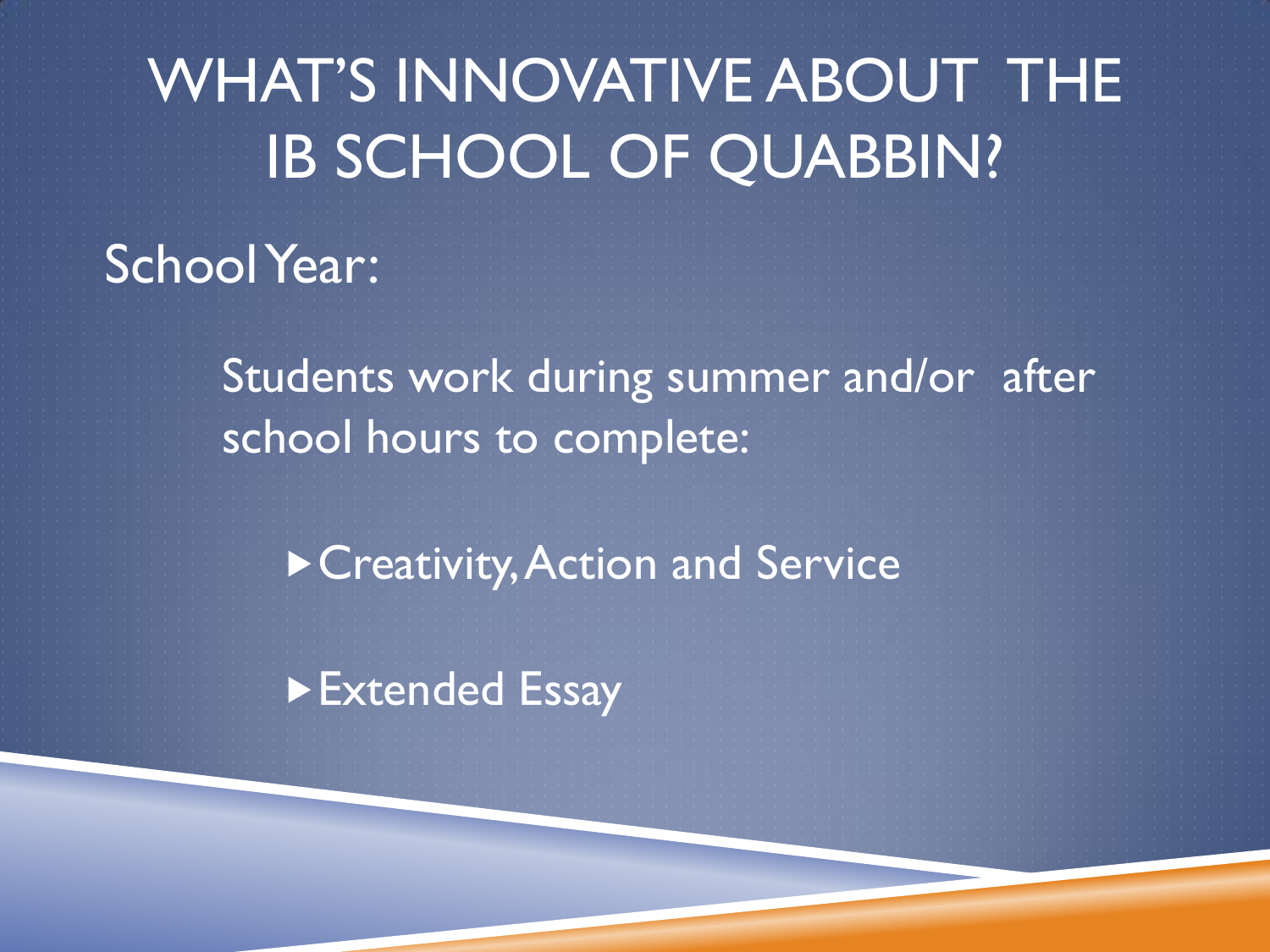#### Schedule:

▶ IB courses extend over two school years

Fully enrolled diploma students will take seven IB courses over two years in addition to other electives that they have chosen.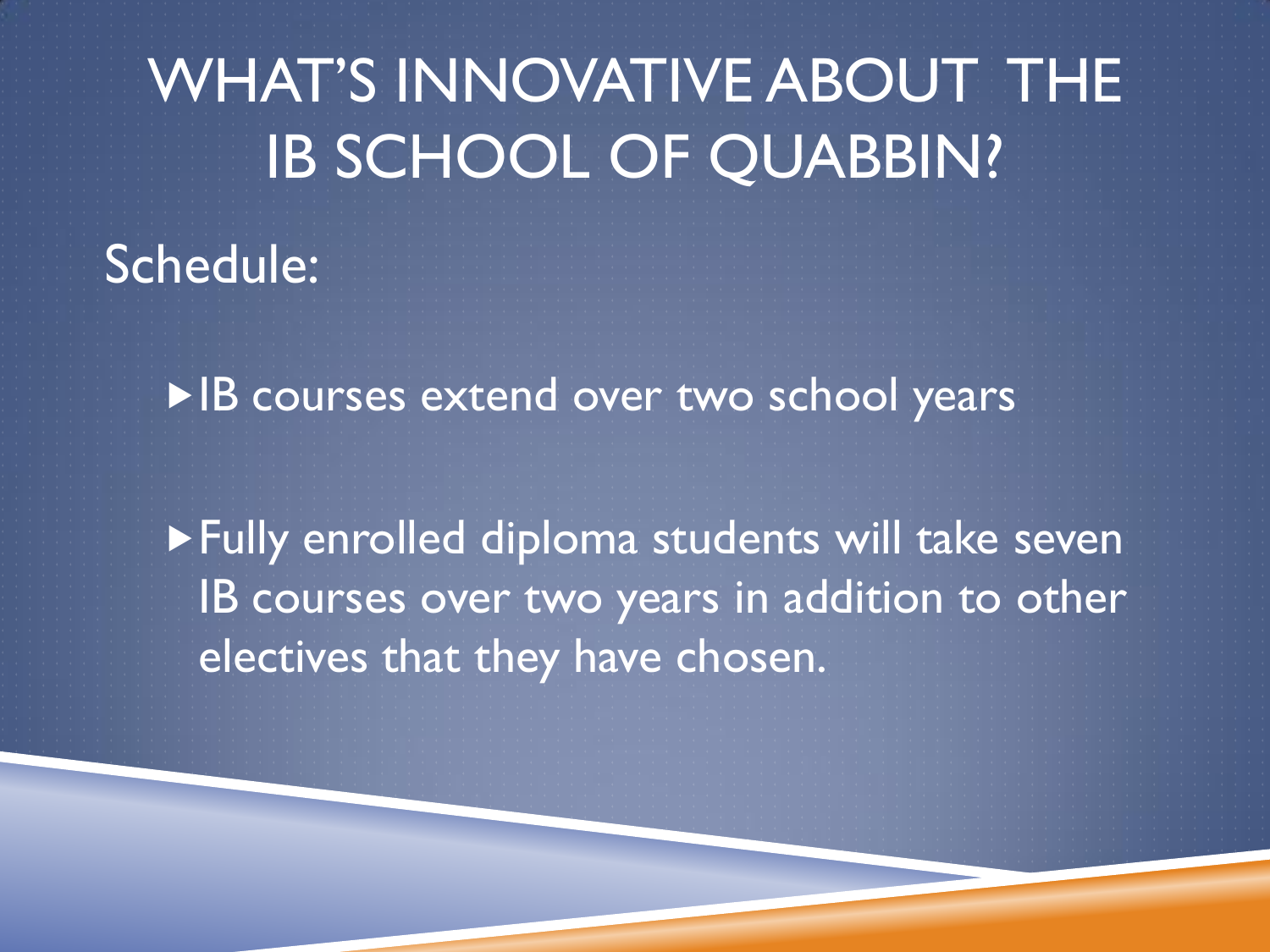WHAT'S INNOVATIVE ABOUT THE IB SCHOOL OF QUABBIN? Assessment is Internationally Calibrated **Internal Assessments Samples submitted to IB for review by IB assessors Grading feedback provided to IB teachers External Assessments Assessment are submitted to IB Graded by IB examiners**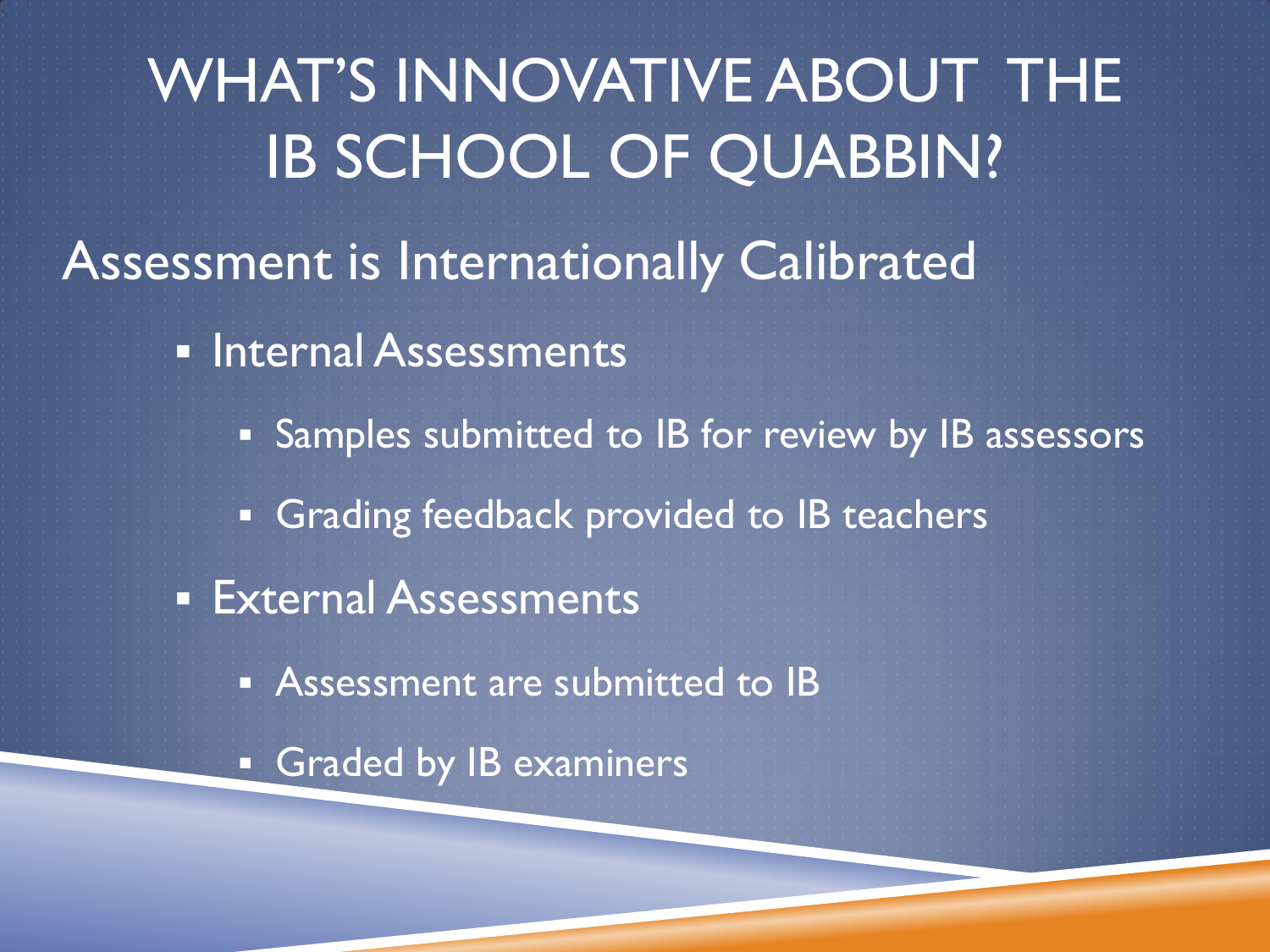

**Quabbin teachers will work part-time in the IB** School and part-time in the High School

**IB coordinator/Assistant Principal will oversee** logistics of school schedule, student enrollment, coordination of assessments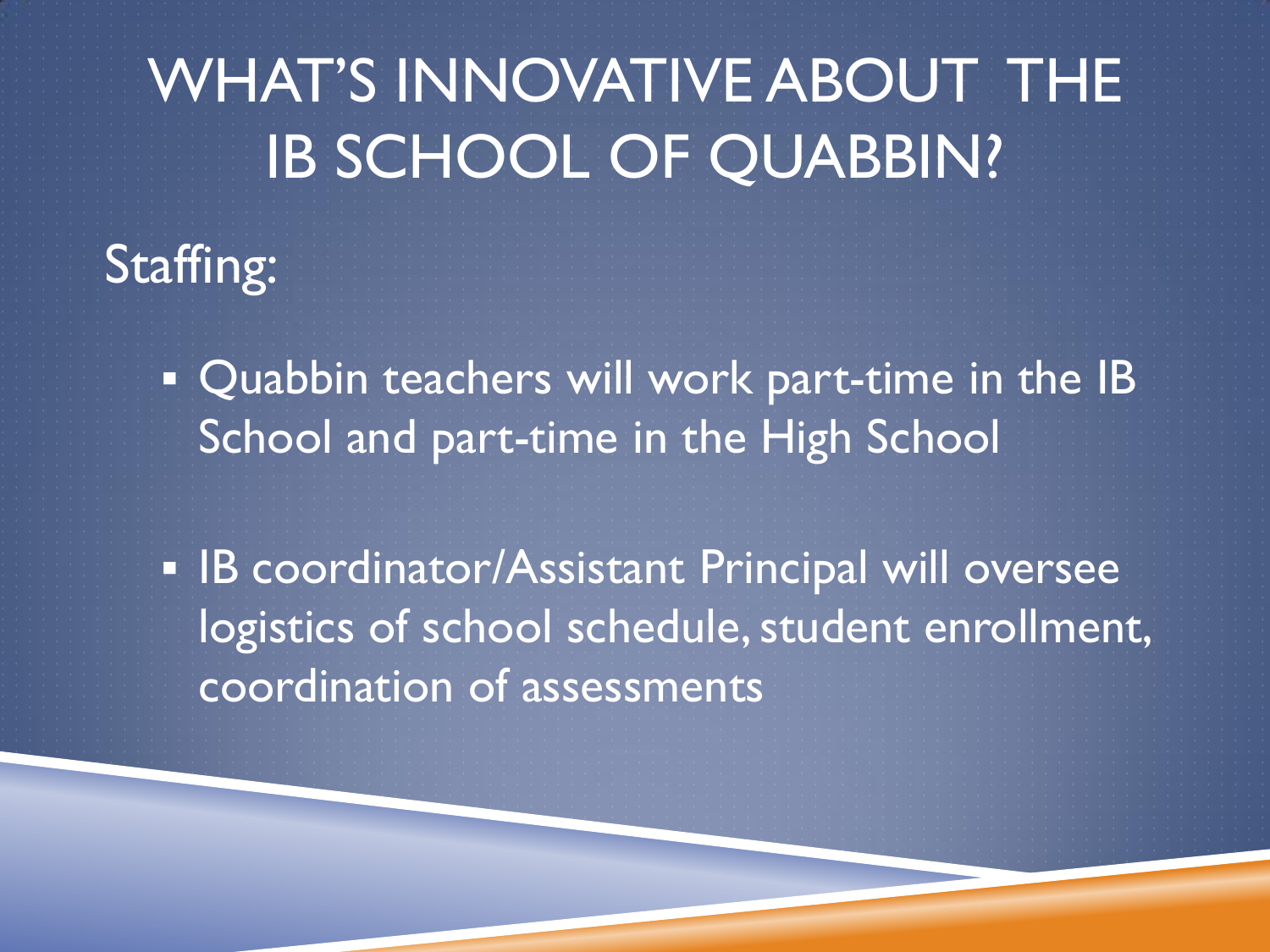Professional Development:

▶ **IB** teachers must be trained

Requires scheduled collaboration time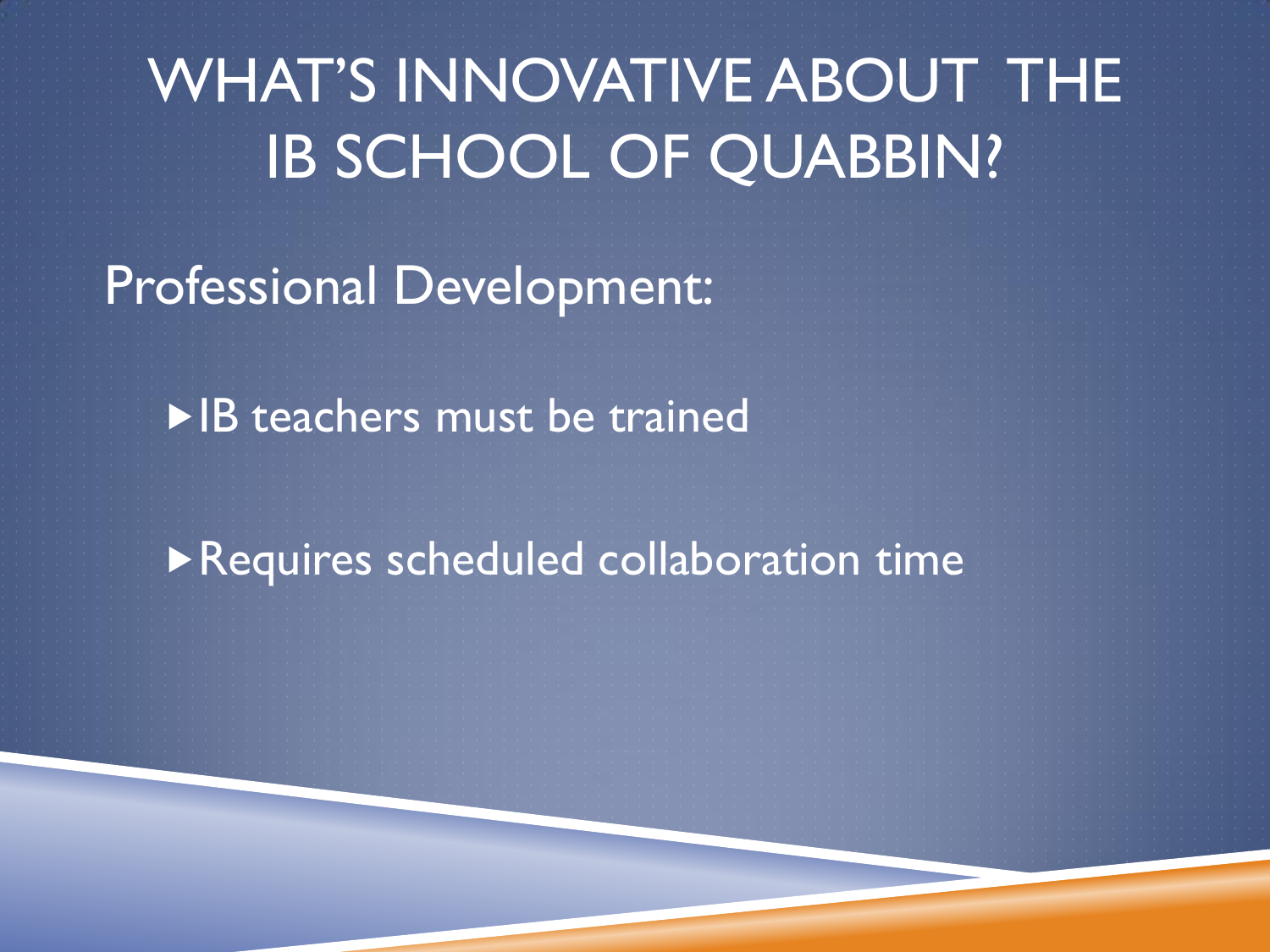Graduation Requirements:

Will need modification due to:

**2** year courses

**Number of courses taken in grades 11 and 12**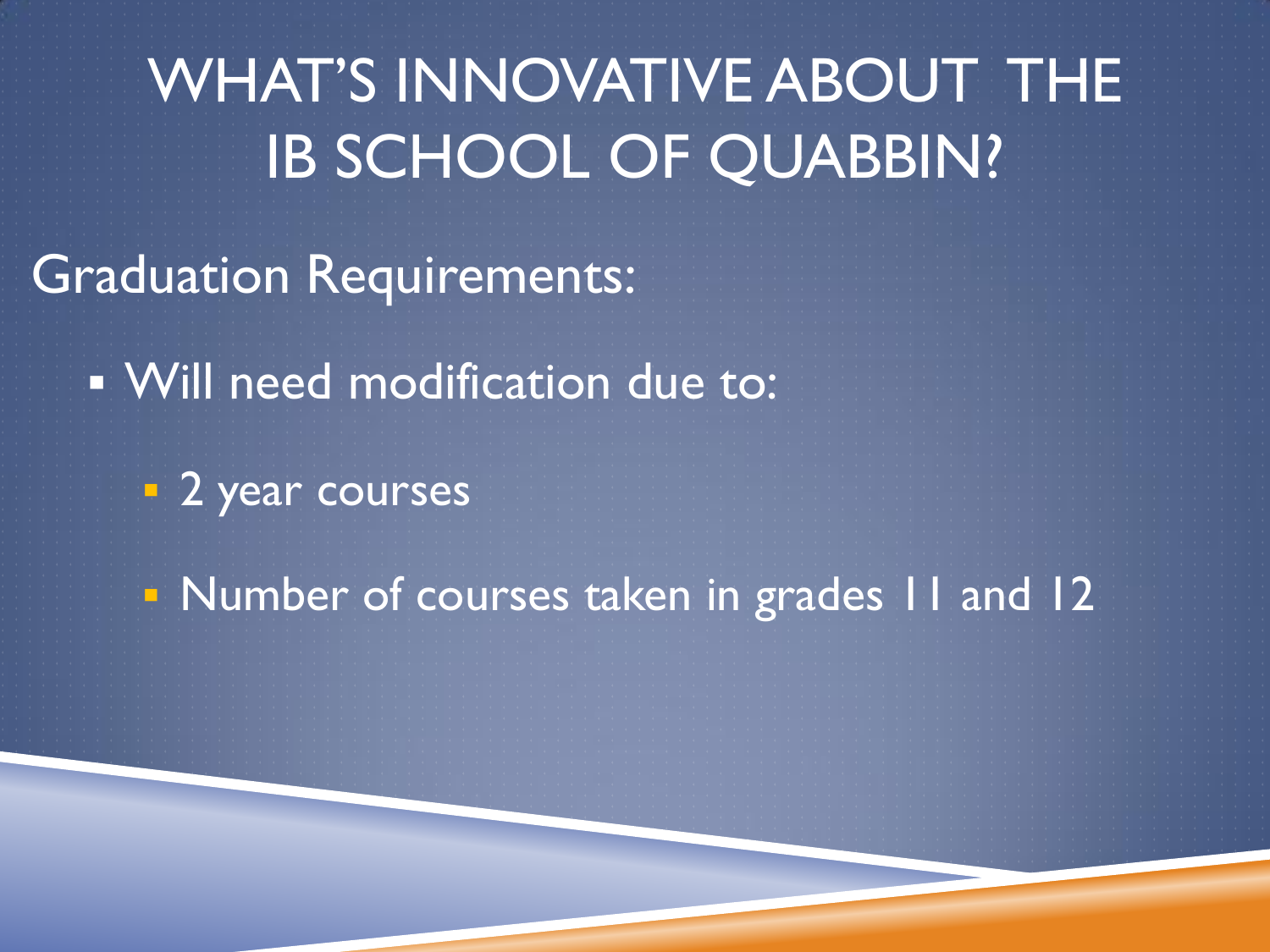#### IB Course Credit:

 Two-year course duration will require modifications of credit awarded by course for IB courses

#### GPA Calculation :

**IB course grades will be weighted more heavily in GPA** calculation than other (non-AP) Quabbin courses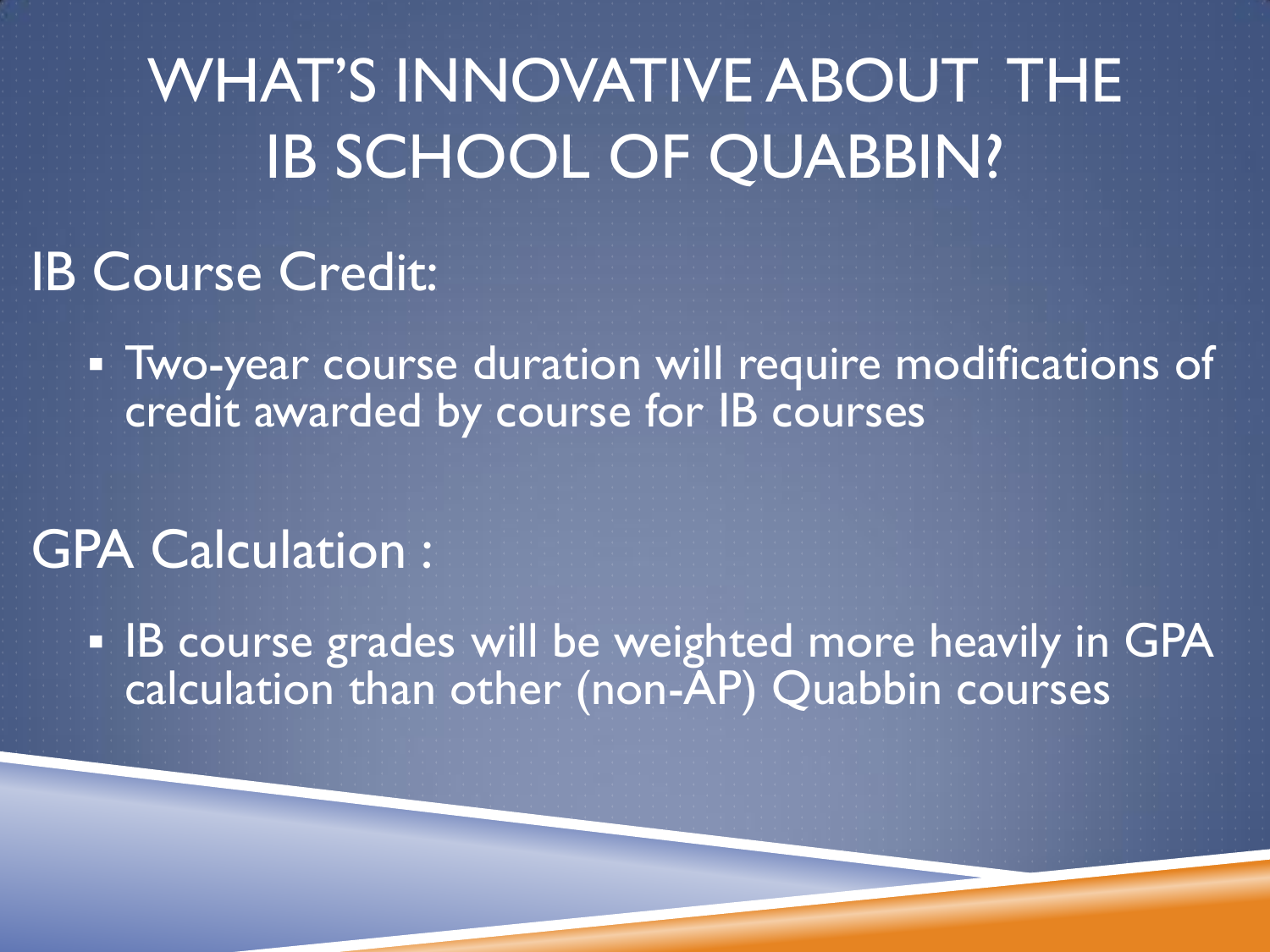## ANNUAL MEASUREABLE GOALS

**Increase student attendance** 

- **Reduce suspensions**
- **Increase graduation rate**
- **IB exam performance meets or exceeds AP exam** performance

 Percentage of IB students eligible for college credit will meet or exceed that of AP students credit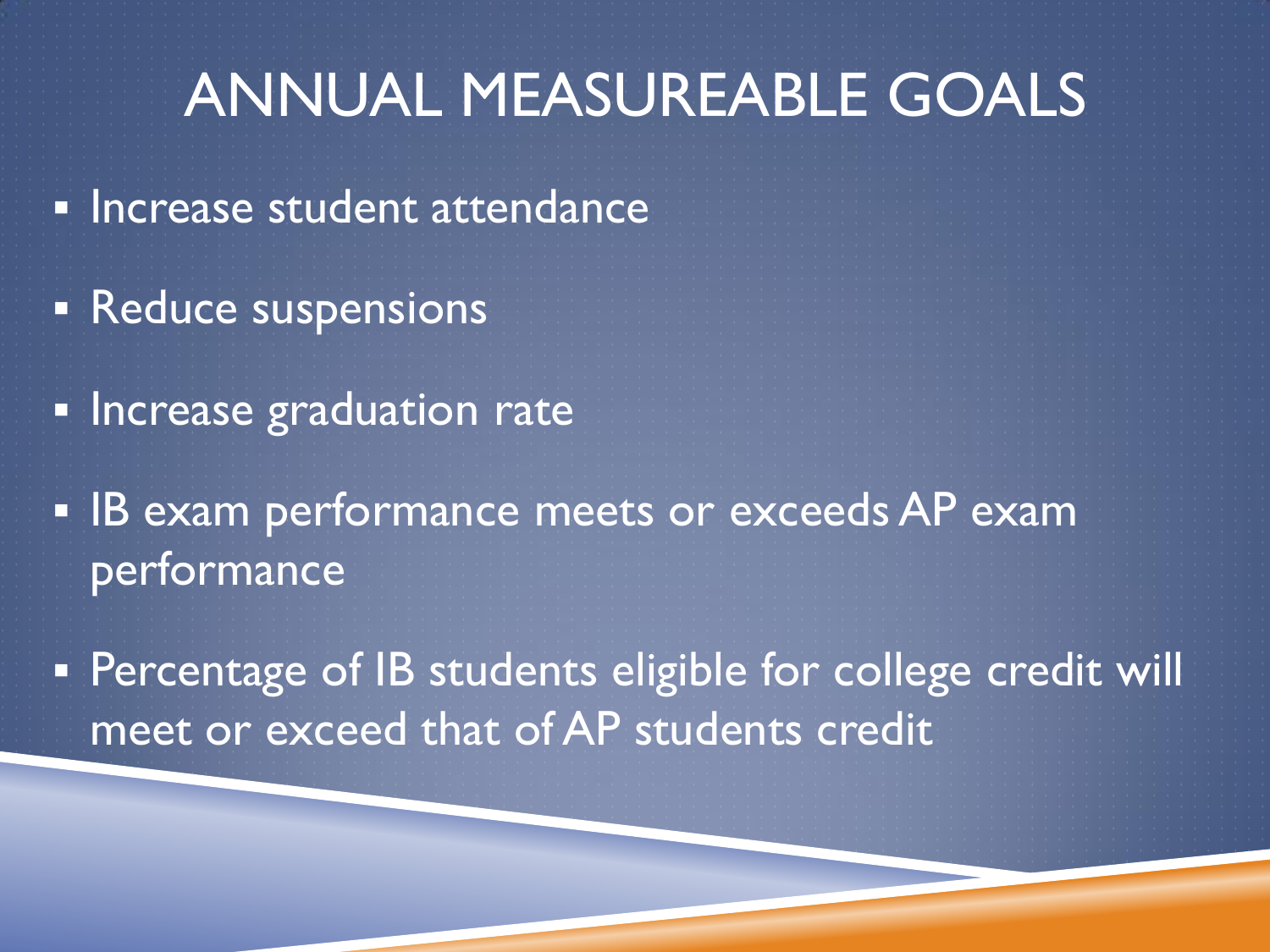## ANNUAL MEASUREABLE GOALS

**Percentage of special education students and English** language learner students enrolled in IB courses will meet or exceed the percentage enrolled in AP courses

**Increase percentage of student attending college and** post-secondary programs

**Increase post-secondary preparedness and post**secondary success